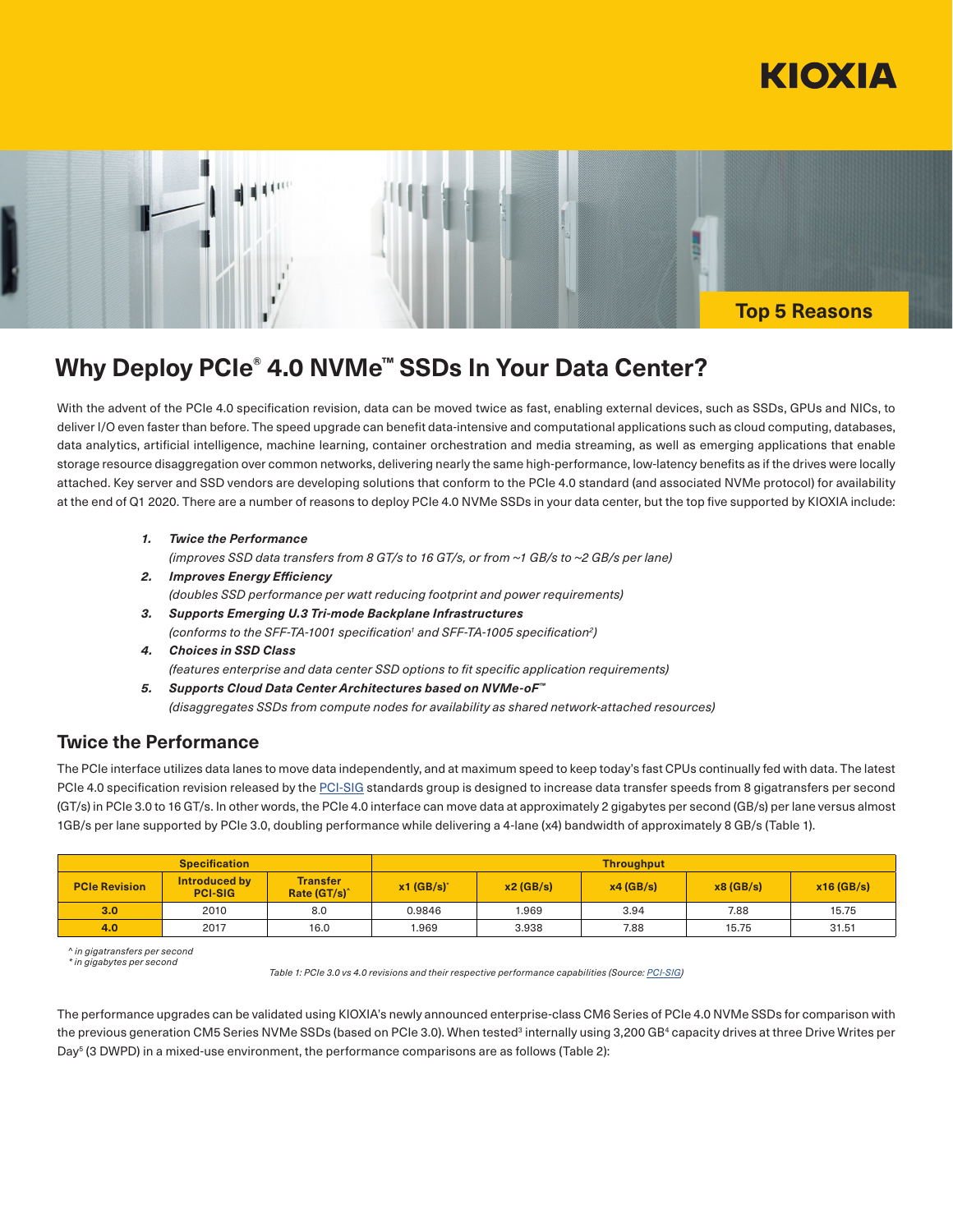| <b>Read / Write Operation</b><br>(for Read/Write Latency, lower is better) |                 | <b>CM6-V Series SSD (3,200 GB)</b><br><b>PCIe 4.0</b> | <b>CM5-V Series SSD (3,200 GB)</b><br><b>PCIe 3.0</b> | <b>CM6 Series SSD</b><br><b>PCIe 4.0 Advantage</b> |
|----------------------------------------------------------------------------|-----------------|-------------------------------------------------------|-------------------------------------------------------|----------------------------------------------------|
| <b>Sequential Read</b>                                                     | (128 KB: QD=32) | 6.900 MB/s <sup>^</sup>                               | 3.350 MB/s                                            | $+105%$                                            |
| <b>Sequential Write</b>                                                    | (128 KB; QD=32) | 4.200 MB/s                                            | 3.040 MB/s                                            | $+38%$                                             |
| <b>Random Read</b>                                                         | (4 KB; QD=256)  | 1.400K IOPS*                                          | 750K IOPS                                             | $+86%$                                             |
| <b>Random Write</b>                                                        | (4 KB: QD=32    | 350K IOPS                                             | 160K IOPS                                             | $+118%$                                            |
| Mixed 70%R/30%W                                                            | (4 KB; QD=256)  | <b>750K IOPS</b>                                      | 360K IOPS                                             | $+108%$                                            |

*^ in megabytes per second \* in input/output operations per second*

*Table 2: Performance comparisons between PCIe 4.0 and PCIe 3.0 using KIOXIA enterprise-class NVMe SSDs*

From these results, the CM6 Series delivers significant performance gains over the previous CM5 Series, and reflect the performance increases associated with the PCIe 4.0 interface, doubling transfer rates and data rates over PCIe 3.0 based SSDs.

### **Improves Energy Efficiency**

The increased performance gains outlined in Table 2 can also be utilized to measure improvements in energy efficiency. Performance per watt is one example where a computing system can be measured by the rate of computation for each watt of power it consumes. Table 2 can also be presented from a total cost of ownership (TCO) perspective using CM6 and CM5 Series SSDs to validate outcomes. Since both series' support power envelopes from 9 watts to 25 watts, and active power envelope of 25 W was used in this example to demonstrate performance per watt as follows:

| <b>Read / Write Operation</b><br>(3,200 GB capacity SSDs - 25W power) |                 | <b>CM6 Series SSD</b><br><b>PCIe 4.0</b> | <b>CM5 Series SSD</b><br><b>PCIe 3.0</b> | <b>CM6 Series</b><br><b>Power Advantage</b> |
|-----------------------------------------------------------------------|-----------------|------------------------------------------|------------------------------------------|---------------------------------------------|
| <b>Sequential Read</b>                                                | (128 KB; QD=32) | $\sim$ 276 MB/s per watt                 | $\sim$ 134 MB/s per watt                 | +105%                                       |
| <b>Sequential Write</b>                                               | (128 KB: QD=32) | $\sim$ 168 MB/s per watt                 | $\sim$ 121 MB/s per watt                 | $+38%$                                      |
| <b>Random Read</b>                                                    | (4 KB: QD=256)  | ~56K IOPS per watt                       | $\sim$ 30K IOPS per watt                 | $+86%$                                      |
| <b>Random Write</b>                                                   | (4 KB: QD=32    | ~14K IOPS per watt                       | $\sim$ 6.4K IOPS per watt                | $+118%$                                     |
| Mixed 70%R/30%W                                                       | (4 KB; QD=256)  | ~30K IOPS per watt                       | ~14.4K IOPS per watt                     | +108%                                       |

*Table 3: Performance comparisons between PCIe 4.0 and PCIe 3.0 using KIOXIA enterprise-class NVMe SSDs*

The CM6 Series delivers significant power/performance efficiency advantages over the previous CM5 Series, and reflect the performance per watt increases associated with the PCIe 4.0 interface, improving energy efficiency over PCIe 3.0 while reducing footprint and power requirements.

### **Supports Emerging U.3 Tri-mode Backplane Infrastructures**

PCIe 4.0 NVMe SSDs are also helping to drive emerging U.3 tri-mode backplane infrastructures that combine SAS, SATA and PCIe interfaces into one backplane managed by a Universal Backplane Management (UBM)-compliant system (the SFF-TA-1005 specification²). As such, SAS/SATA SSDs and HDDs, and PCIe 4.0 NVMe SSDs, can be mixed and matched within this UBM-enabled backplane, and are compatible with U.2 NVMe platforms. The SFF-TA-1001 specification' (also known as U.3) defines the links between the drive and backplane connectors so that PCIe, SAS or SATA interfaces, and their respective protocols, can be supported from one interface slot. The ability to add, replace or interchange SSDs within one universal tri-mode backplane configuration helps to reduce TCO and storage deployment complexities, while providing a viable replacement path between SATA, SAS and PCIe/NVMe storage media. Its backwards compatibility with U.2 will help increase U.3 adoption in servers.

# **Choices in SSD Class and Key Applications**

The PCIe 4.0 NVMe SSD market includes both enterprise and data center types, and reported as one category by market research firms:

**• Enterprise-class NVMe SSDs** are designed to run 24 hours/7 days per week in data center servers and storage and deliver the highest performance any class of SSD can currently achieve. They include such features as dual-port, larger capacities, read-intensive and mixed-use endurances,